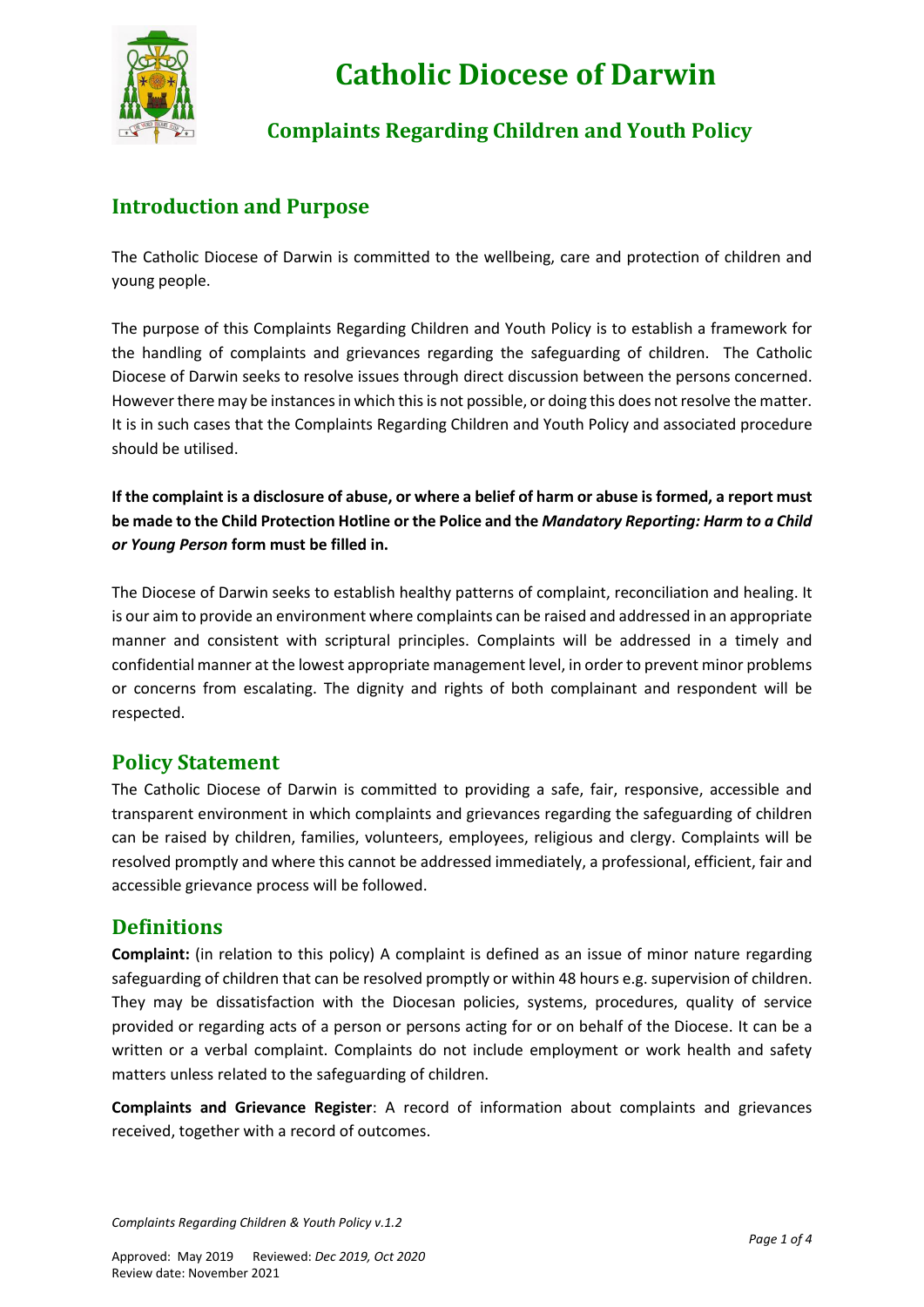**Grievance:** A formal statement of complaint which cannot be addressed immediately and involves matters of a more serious nature, e.g. a breach of the Code of Conduct in regards to the safeguarding of children or dissatisfaction with the Diocesan policies, procedures, quality of service provided or with a person or persons acting for or on behalf of the Diocese.

**Report**: A report is the verbal or written notification to Territory Families' Child Abuse Hotline Central Intake Team or the Police that a person reasonably believes that a child has suffered or is likely to suffer harm or exploitation or where there is a disclosure of harm or exploitation. The *Mandatory Reporting: Harm to a Child or Young Person* form is used to document the report and this is emailed to the Integrity Officer / Child Safety Coordinator. This report is followed through after the external investigation process by Territory Families or Police is complete.

**Conflict of Interest:** a conflict of interest occurs when the personal interest of an individual conflicts with their responsibility to act objectively or in the interests of the Church with regards to this policy. Conflict of interest can be actual, perceived or potential. A conflict of interest can exist in many different situations for example:

- a member of the parish council has family interests that conflict with his/her position on the parish council;
- a person who has a position of authority that conflicts with his or her interests in caring for parishioners;
- a person who has conflicting responsibilities.

## **Scope**

This document applies to children, families, volunteers, employees, religious and clergy in parishes and ministries of the Catholic Diocese of Darwin.

Catholic Education, CatholicCare NT and other Ministries and agencies may have their specific policy and procedures in regard to managing complaints according to their requirements.

# **Core Principles**

The Catholic Diocese of Darwin will:

- Recognize children and young people's right to respectful and safe play, learning and pastoral environments;
- Provide training to Safeguarding Coordinators, Diocesan and parish leadership in handling of complaints and responding to disclosures;
- Listen attentively to children, young people and adults as complaints and reports are being shared;
- Manage complaints and grievances objectively, noting and following procedures for identifying and managing conflicts of interest to maintain the integrity of complaint management;
- Conduct a Risk Assessment to identify and mitigate any risks to children and young people when a grievance is received and review the Risk Assessment throughout the investigation;
- Deal with complaints fairly, respectfully, consistently and confidentially at the lowest level possible;
- Respect diversity and cultural differences, making adjustments to meet the needs of all persons;

*Complaints Regarding Children and Youth Policy v.1.2*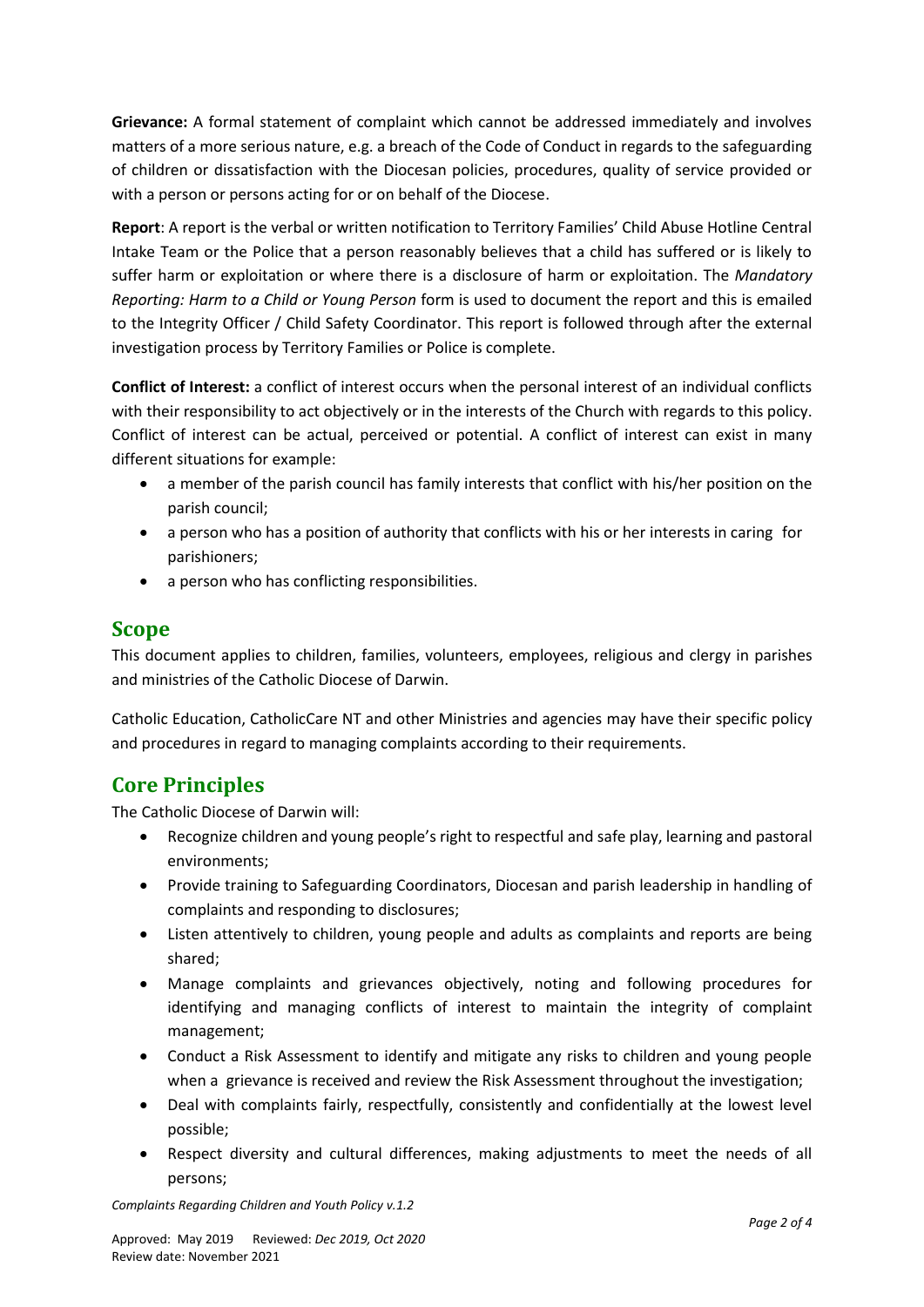- Record, track, acknowledge and process complaints in a timely manner;
- Attempt early, informal resolution of complaints and compromise wherever possible;
- Follow clear and transparent procedures for lodgement and processing of grievances;
- Involve the complainant in the process as far as is practicable and appropriate;
- Ensure the complainant is aware of the process, timeframes, their likely involvement, the possible outcomes of the grievance and any other necessary information;
- Notify complainants of their internal and external review options;
- Record and report complaints and grievances in accordance with legislative requirements;
- Support and provide options for pastoral care to all parties through the process;
- Commit to using complaints and grievances as a basis for continuous improvement.

### **Responsibilities**

**Diocesan Leadership** is responsible for implementing this policy and associated procedures across the Catholic Diocese of Darwin. Inform conflict of interest to the Integrity Officer/Child Safety Coordinator, the Vicar-General or the Bishop, as appropriate to your role or the situation.

**Parish Councils** are responsible for implementing this policy and associated procedures across their parishes. Inform conflict of interest to the Chairperson, Parish Priest, or a Safeguarding Coordinator, as appropriate to your role or the situation.

**Governance boards / Leadership of Church Ministries** are responsible for implementing complaints management policies and procedures that meet their particular requirements, but are consistent with the Catholic Diocese of Darwin Complaints Regarding Children and Youth Policy and associated procedures. Inform conflict of interest to the Integrity Officer/Child Safety Coordinator, the Vicar-General or the Bishop, as appropriate to your role or the situation.

**Safeguarding Contacts and personnel** are responsible for implementing this policy and associated procedures as part of their work ensuring the safety and wellbeing of children. Inform conflict of interest to the Chairperson of the Parish Council, Parish Priest, or the Integrity Officer/Child Safety Coordinator, as appropriate to your role or the situation.

#### **Investigator**

- Inform conflicts of interest to the person to whom you are reporting.
- Keeping the Bishop, respective Church leader or delegate informed
- Informing complainant and respondent of process and timelines
- Following the process outlined in the Complaints Regarding Children and Youth Procedure
- Maintaining impartiality,
- Maintaining confidentiality

#### **Complainant and Respondent**

- Participate in interviews
- Provide evidence confirming the accuracy or otherwise of the interview statement
- Be open and honest
- Maintain confidentiality

*Complaints Regarding Children and Youth Policy v.1.2*